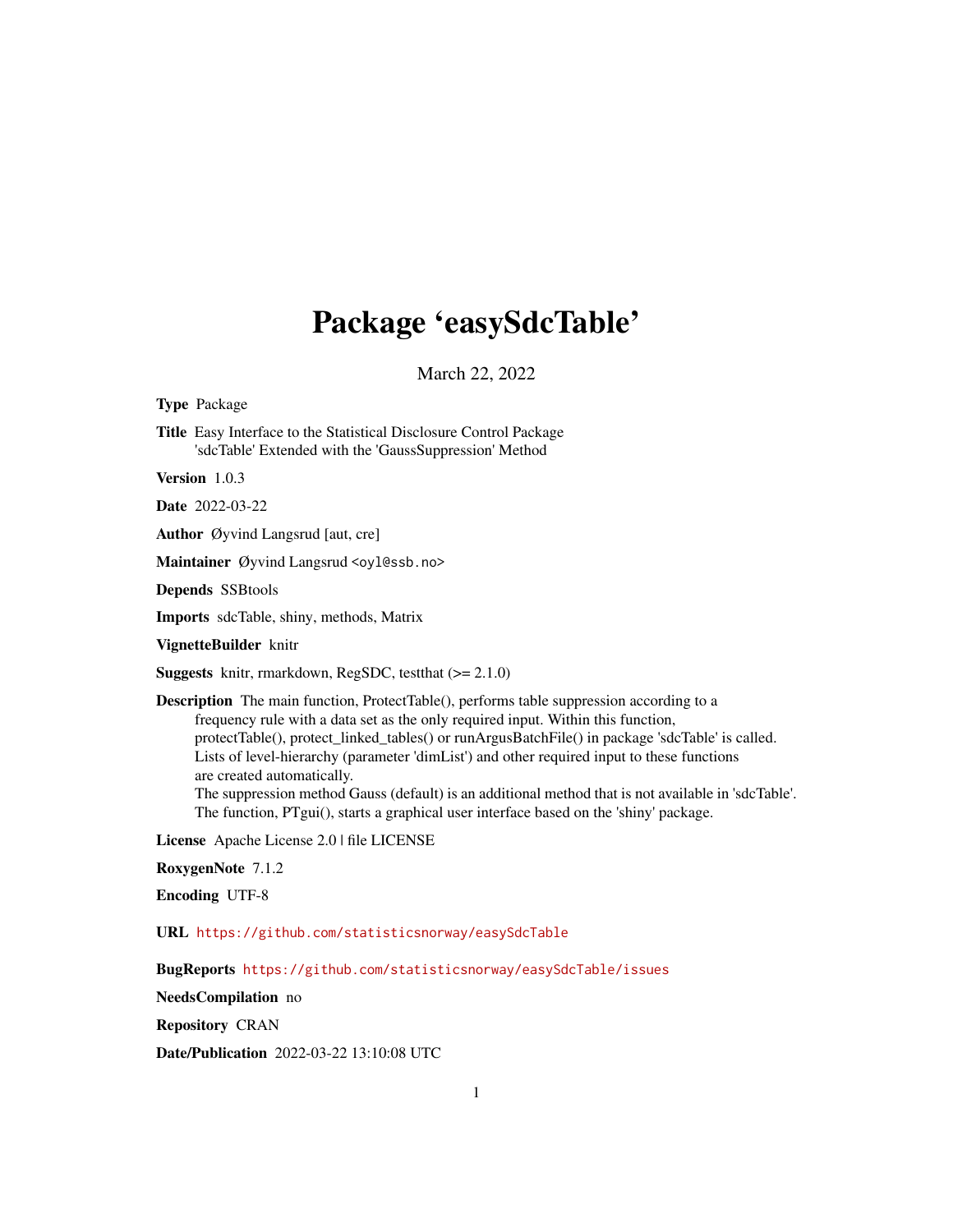## <span id="page-1-0"></span>R topics documented:

| Index | 16 |
|-------|----|
|       |    |
|       |    |
|       |    |
|       |    |
|       |    |
|       |    |

EasyData *Function that returns a dataset*

### Description

Function that returns a dataset

### Usage

EasyData(dataset, path = NULL)

### Arguments

| dataset | Name of data set within the easySdcTable package             |
|---------|--------------------------------------------------------------|
| path    | When non-NULL the data set is read from "path/dataset.RData" |

#### Value

The dataset

#### Note

The function returns the same datasets as [SSBtoolsData](#page-0-0).

### Examples

z <- EasyData("sosialFiktiv")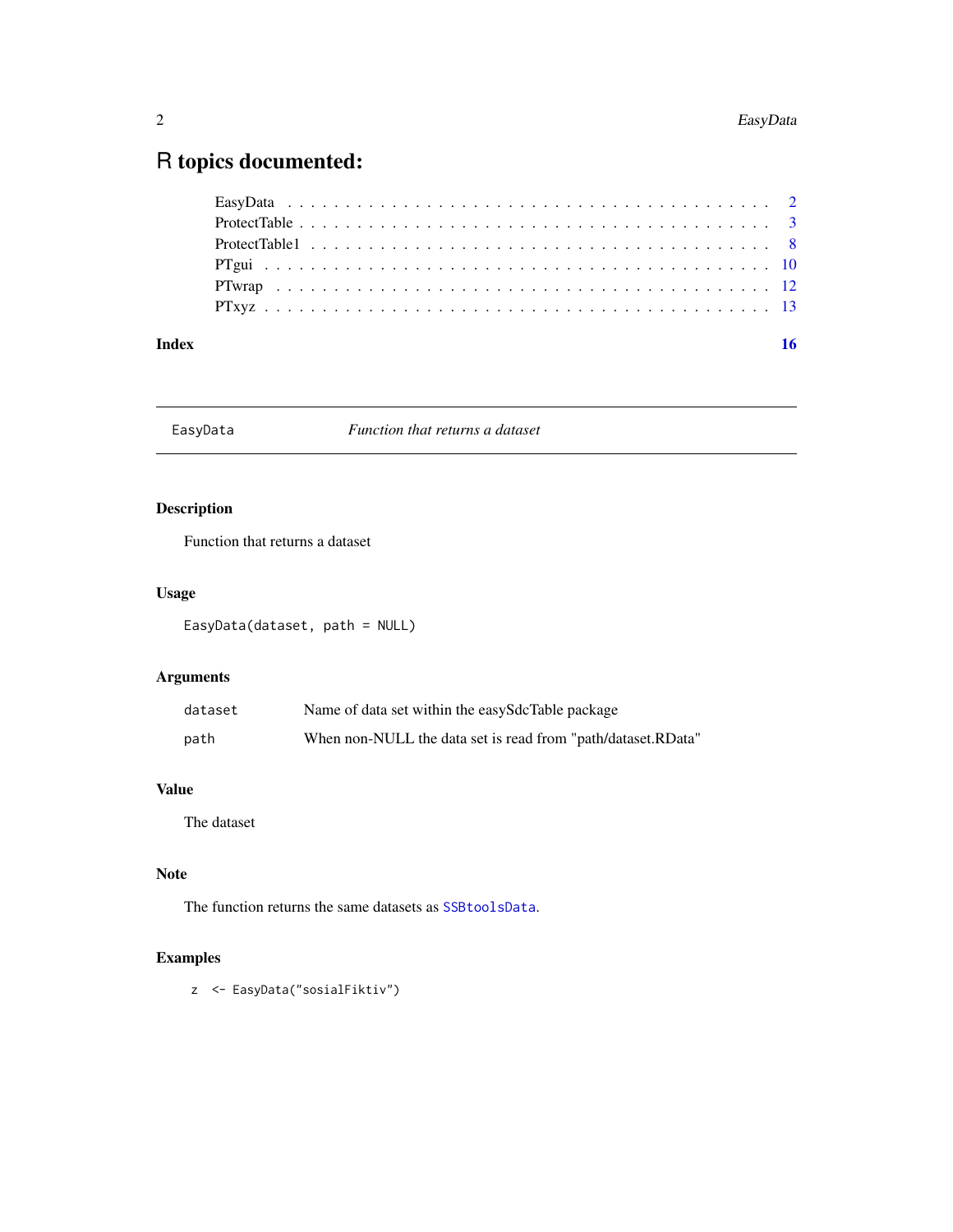<span id="page-2-1"></span><span id="page-2-0"></span>ProtectTable *Easy interface to sdcTable: Table suppression according to a frequency rule.*

#### Description

[GaussSuppression](#page-0-0), [protectTable](#page-0-0) or [protect\\_linked\\_tables](#page-0-0) is run with a data set as the only required input. One (stacked) or several (unstacked) input variables can hold cell counts. ProtectTableData is a tidy wrapper function, which returns a single data frame instead of a list (info omitted).

#### Usage

```
ProtectTable(
  data,
  dimVar = 1:NCOL(data),
  freqVar = NULL,
  protectZeros = TRUE,
  maxN = 3,
  method = "Gauss",
  findLinked = TRUE,
  total = "Total",addName = FALSE,
  sep = "''',removeZeros = FALSE,
  dimList = NULL,groupVarInd = NULL,
  ind1 = NULL,ind2 = NULL,rowData = NULL,
  varNames = past("var", 1:100, sep = ""),
  split = NULL,border = sep,revBorder = FALSE,
  freqName = "values",
  totalFirst = FALSE,
  numericOrder = TRUE,
  namesAsInput = TRUE,
  orderAsInput = TRUE,sortByReversedColumns = FALSE,
  doUnstack = TRUE,
  removeTotal = TRUE,
  singleOutput = NULL,
  suppression = NA,
  outFreq = "freq",outSdcStatus = "sdcStatus",
  outSuppressed = "suppressed",
  infoAsFrame = FALSE,
```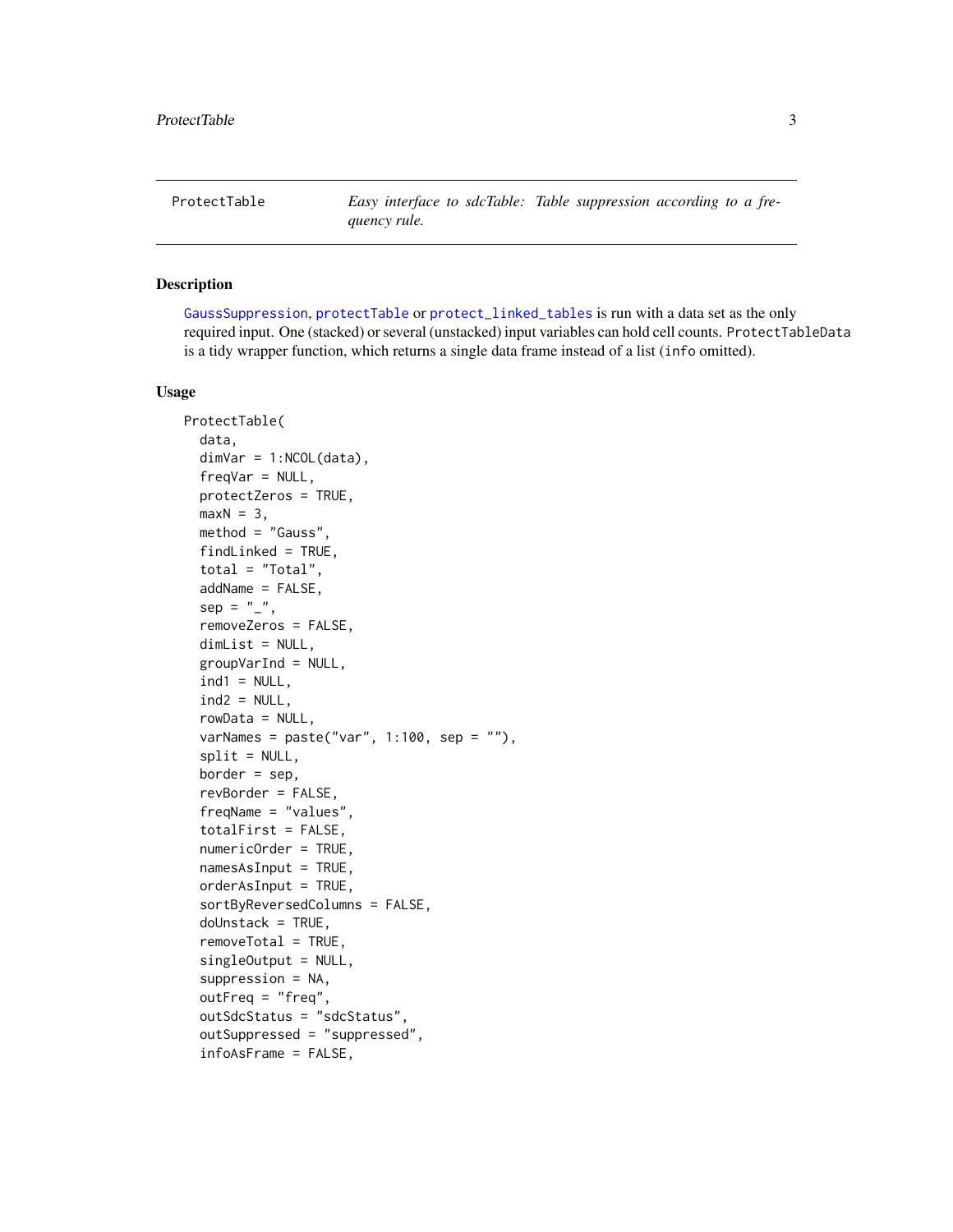```
IncProgress = IncDefault,
  verbose = FALSE,
  ...
\lambda
```

```
ProtectTableData(data, ...)
```
### Arguments

| data         | data frame                                                                                                                                                                                       |
|--------------|--------------------------------------------------------------------------------------------------------------------------------------------------------------------------------------------------|
| dimVar       | The main dimensional variables and additional aggregating variables (name or<br>number).                                                                                                         |
| freqVar      | Variable(s) holding counts or NULL in the case of micro data (name or number).                                                                                                                   |
| protectZeros | When TRUE empty cells (count=0) is considered sensitive (i.e. same as al-<br>lowZeros in primarySuppression).                                                                                    |
| maxN         | All cells having counts $\leq$ maxN are set as primary suppressed.                                                                                                                               |
| method       | Parameter method in protectTable, protect_linked_tables or wrapper meth-<br>ods via PTwrap. Gauss (default) is an additional method that is not available in<br>sdcTable.                        |
|              | • "SIMPLEHEURISTIC": This method is default in protectable.                                                                                                                                      |
|              | • "SIMPLEHEURISTIC_OLD": As "SIMPLEHEURISTIC" in sdcTable versions<br>prior to 0.32.                                                                                                             |
|              | • "OPT", "HITAS", "HYPERCUBE": Other methods in protectable. "HYPERCUBE"<br>is not possible in cases with two linked tables.                                                                     |
|              | • "SimpleSingle": "SIMPLEHEURISTIC_OLD" with detectSingletons=TRUE<br>when protectZeros=FALSE and "SIMPLEHEURISTIC_OLD" with threshold=1<br>(can be overridden by input) when protectZeros=TRUE. |
|              | • "SIMPLEHEURISTICSingle": As "SimpleSingle" with "SIMPLEHEURISTIC"<br>instead of "SIMPLEHEURISTIC_OLD".                                                                                         |
|              | • "Simple": "SIMPLEHEURISTIC_OLD" with detectSingletons=FALSE.                                                                                                                                   |
|              | • "Gauss": GaussSuppression is called with parameters x, candidates,<br>primary and singleton automatically generated. Other parameters (singletonMethod,<br>printInc) can be specified.         |
|              | Alternatively this parameter can be a named list specifying parameters for run-<br>ning tau-argus (see details). See PTwrap for other (experimental) wrapper meth-<br>ods (see details).         |
| findLinked   | When TRUE, the function may find two linked tables and run protect_linked_tables.                                                                                                                |
| total        | String used to name totals.                                                                                                                                                                      |
| addName      | When TRUE the variable name is added to the level names, except for variables<br>with most levels.                                                                                               |
| sep          | A character string to separate when addName apply and when creating variable<br>names.                                                                                                           |
| removeZeros  | When TRUE, rows with zero count will be removed from the data within the<br>algorithm.                                                                                                           |
|              |                                                                                                                                                                                                  |

<span id="page-3-0"></span>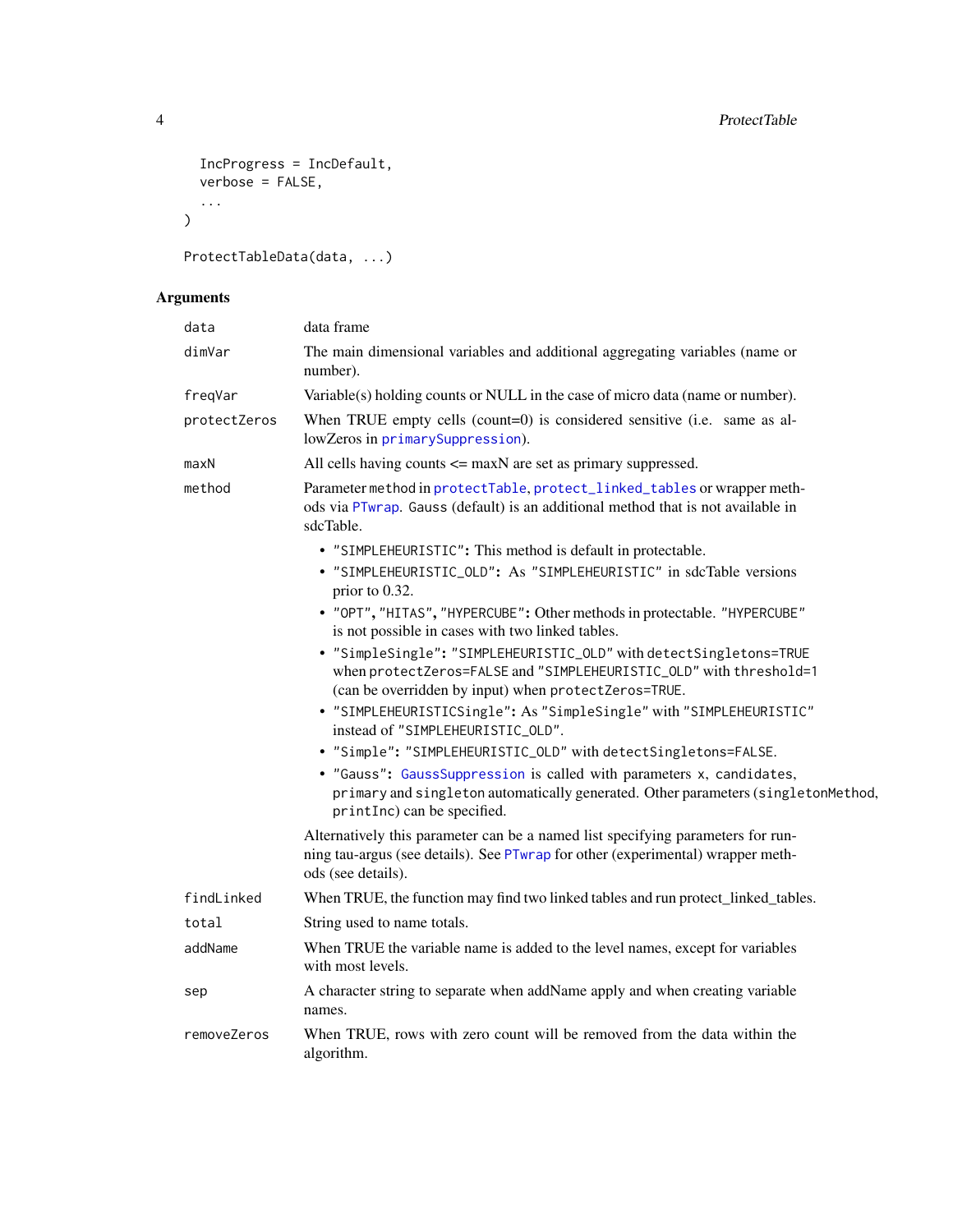<span id="page-4-0"></span>

| dimList               | By default, hierarchies will be automatically found from data (see FindDimLists).<br>With non-NULL dimList, these will be changed. In practice this is done by the<br>function ReplaceDimList.                                                       |
|-----------------------|------------------------------------------------------------------------------------------------------------------------------------------------------------------------------------------------------------------------------------------------------|
| groupVarInd           | Possible manual specification of list defining the hierarchical variable groups.<br>When NULL (default) this information will be found automatically by FindTableGroup.                                                                              |
| ind1                  | Coding of table 1 as indices referring to elements of group VarInd. This informa-<br>tion will be found automatically by FindTableGroup when groupVarInd=NULL.                                                                                       |
| ind2                  | Coding of table 2 as indices referring to elements of groupVarInd (as ind1<br>above).                                                                                                                                                                |
| rowData               | Input to Stack used to generate extra dimVar variables when stacking in cases<br>with several freqvar variables. When NULL rowData will be created automat-<br>ically by AutoSplit using varNames (see below) and the the freqvar names as<br>input. |
| varNames              | The names of the extra dimVar variable(s) made when stacking in cases with<br>several freqvar variables. When length (varNames) > 1 several variables may be<br>found by AutoSplit.                                                                  |
| split                 | Parameter to AutoSplit - see varNames and rowData above. When NULL<br>(default), automatic splitting without needing a split string.                                                                                                                 |
| border                | Parameter to AutoSplit - see varNames and rowData above.                                                                                                                                                                                             |
| revBorder             | Parameter to AutoSplit - see varNames and rowData above                                                                                                                                                                                              |
| freqName              | Input to Stack. The name of the new freqvar variable obtained when stacking<br>in cases with several input freqvar variables.                                                                                                                        |
| totalFirst            | Parameter controlling how output is sorted.                                                                                                                                                                                                          |
| numericOrder          | Parameter controlling how output is sorted. Output is character but sorting can<br>be based on the numeric input variables.                                                                                                                          |
| namesAsInput          | When TRUE those output variables (created by unstacking) that correspond to<br>input will be named as input.                                                                                                                                         |
| orderAsInput          | When TRUE output corresponding to input will be ordered as input and kept<br>together as one block.                                                                                                                                                  |
| sortByReversedColumns |                                                                                                                                                                                                                                                      |
|                       | When TRUE output will be sorted by variables in opposite order.                                                                                                                                                                                      |
| doUnstack             | When FALSE output will not be unstacked (in cases with sever input freqvar<br>variables)                                                                                                                                                             |
| removeTotal           | When TRUE the total string (see total above) will be removed from the names<br>of output variables created by unstacking (in cases with sever input freqvar vari-<br>ables).                                                                         |
| singleOutput          | When TRUE output will be in as single data set. Default is FALSE for unstacked<br>data (in cases with sever input freqvar variables) and otherwise TRUE.                                                                                             |
| suppression           | Value used for suppressed elements in suppressed output data. Default is NA.                                                                                                                                                                         |
| outFreq               | String used to name output variable $(s)$                                                                                                                                                                                                            |
| outSdcStatus          | String used to name output variable(s)                                                                                                                                                                                                               |
| outSuppressed         | String used to name output variable(s)                                                                                                                                                                                                               |
|                       |                                                                                                                                                                                                                                                      |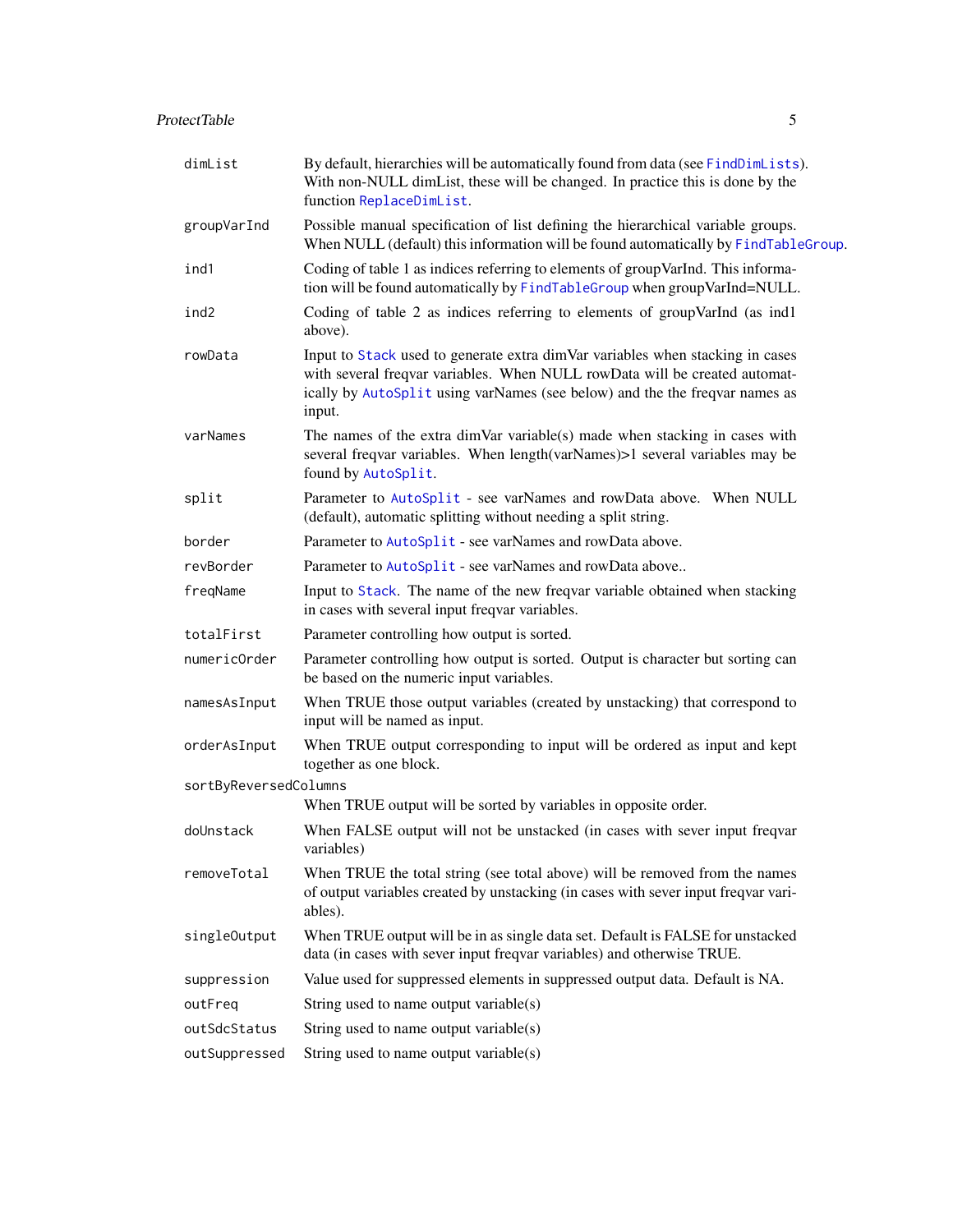<span id="page-5-0"></span>

| infoAsFrame | When TRUE output element info is a data frame (useful in Shiny).                                                                                                                                      |
|-------------|-------------------------------------------------------------------------------------------------------------------------------------------------------------------------------------------------------|
| IncProgress | A function to report progress (incProgress in Shiny). Set equal to NULL to turn<br>it off.                                                                                                            |
| verbose     | Parameter sent to protectTable, protect_linked_tables or runArgusBatchFile.                                                                                                                           |
| $\cdot$     | Further parameters sent to protectTable (possibly via protect_linked_tables)<br>such as time Limit. Parameters to Gauss Suppression, create Argus Input and<br>PTwrap is also possible (see details). |

#### Details

One or two tables are identified automatically and subjected to cell suppression by [protectTable](#page-0-0) (single table) or [protect\\_linked\\_tables](#page-0-0) (two linked tables). The tables can alternatively be specified manually by groupVarInd, ind1 and ind2. The output will be on a form similiar to input depending on whether freqVar is a single variable or not. The status of the cells are coded as "u" (primary suppressed), "x" (secondary suppression), and "s" (can be published). This is taken directly from the output from sdcTable. In cases with two linked tables "u" or "x" for common cells are based on output from the first table.

- To run tau-argus specify method as a named list containing the parameter exe for [runArgusBatchFile](#page-0-0) and other parameters for [createArgusInput](#page-0-0).
	- One may specify: method = list(exe="C:/Tau/TauArgus.exe",typ="tabular",path= getwd(), solver= "FREE",method= "OPT") However these values of "exe", "path" and "solver" and "method" are set by default so in this case using "method = list(typ="tabular", method=" "OPT")" is equivalent.
	- If typ="microdata" is specified. Necessary transformation to microdata will be made.
- Wrapper methods (partly experimental): In the function [PTwrap](#page-11-1) several additional methods are defined. If input to ProtectTable() is one of these methods ProtectTable() will be run via PTwrap(). So making explicit call to PTwrap() is not needed.
- Singleton and zeros: The parameter detect Singletons was included in protecttable to handle the so-called singleton problem that appers when protectZeros=FALSE. Not all problems were solved and the parameter threshold has been introduced later. The value of threshold needed depends on the number of singletons in one group. It seems that threshold=3 is equivalent to detectSingletons=TRUE. When protectZeros=TRUE the related "zero problem" occurs. This problem is solved by threshold=1.
- NOTE: The use of numVarInd, weightInd and sampWeightInd in sdcTable is not implemented. This also limit possible input to tau-argus.

#### Value

When singleOutput=TRUE output is a list of two elements.

- info: Information as a single column character matrix. This is information about the extra dimVar variables created when stacking, information about the identified (linked) table(s) and summary output from sdcTable. With method="Gauss", a sdcTable function is run with maxN=0 to create a template for the real output. Some of the summary info is therefore misleading in this case.
- data: A data frame where variables are named according to outFreq, outSdcStatus and out-Suppressed. When singleOutput=FALSE output element data is replaced by three elements and these are named according to outFreq, outSdcStatus and outSuppressed.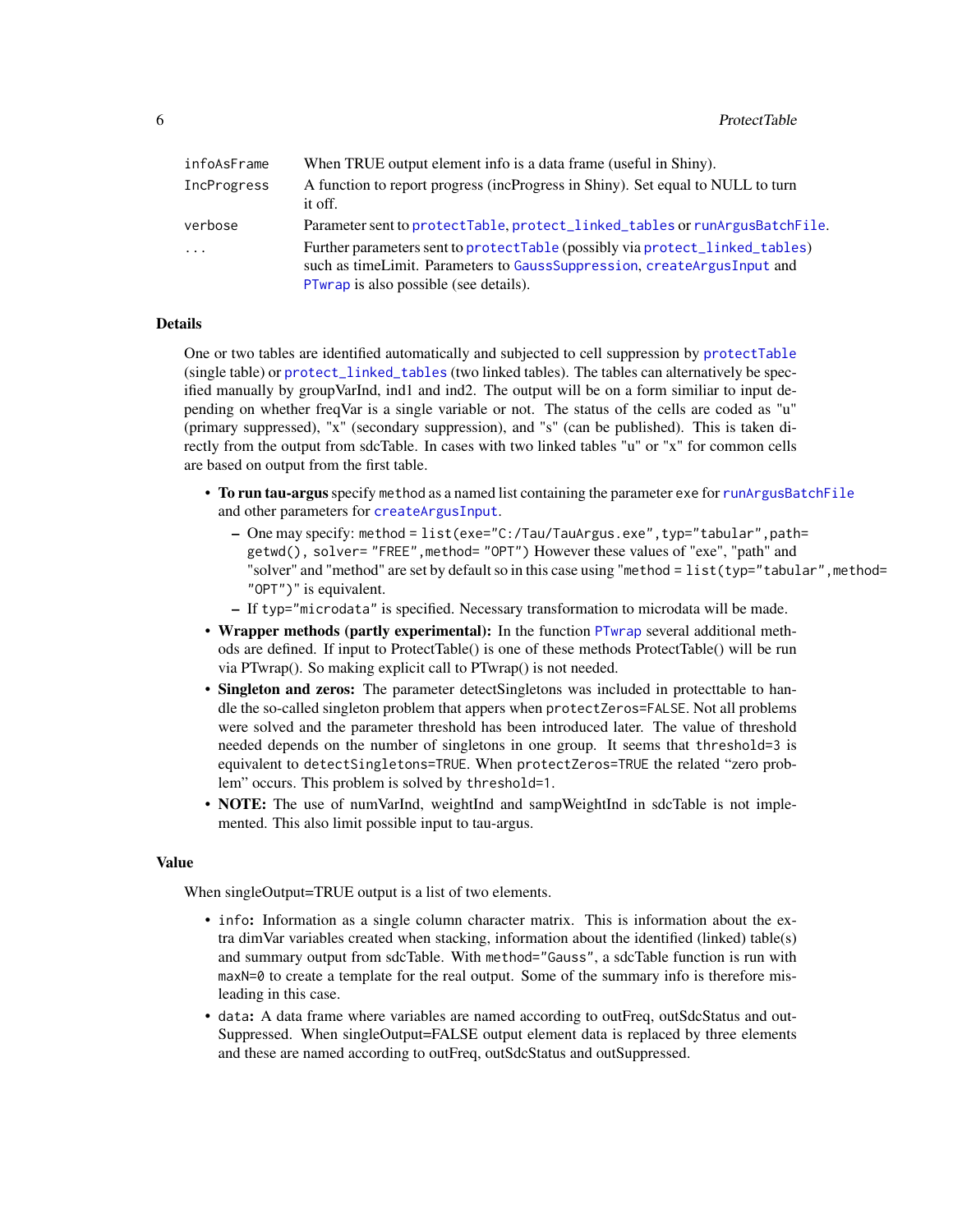#### <span id="page-6-0"></span>ProtectTable 7 and 2012 19:00 19:00 19:00 19:00 19:00 19:00 19:00 19:00 19:00 19:00 19:00 19:00 19:00 19:00 19:00 19:00 19:00 19:00 19:00 19:00 19:00 19:00 19:00 19:00 19:00 19:00 19:00 19:00 19:00 19:00 19:00 19:00 19:00

#### **Note**

ProtectTable makes a call to the function [ProtectTable1](#page-7-1).

#### See Also

See also the vignettes.

#### Examples

```
# === Example 1, 8 regions ===z1 <- EasyData("z1")
ProtectTable(z1,1:2, 3)
ProtectTableData(z1,1:2, 3)
ProtectTable(z1, c("region","hovedint"), "ant") # Input by name
# --- Unstacked input data ---
z1w = EasyData("z1w")
ProtectTable(z1w, 1, 2:5)
ProtectTableData(z1w, 1, 2:5)
ProtectTable(z1w, 1, 2:5, varName="hovedint")
ProtectTable(z1w, 1, 2:5, method="HITAS")
ProtectTable(z1w, 1, 2:5, totalFirst = TRUE, method ="Simple")
# ==== Example 2 , 11 regions ====
z2 <- EasyData("z2")
ProtectTable(z2,c(1,3,4), 5) # With region-variable kostragr
# --- Unstacked input data ---
z2w <- EasyData("z2w")
ProtectTable(z2w, 1:2, 4:7) # With region-variable fylke
ProtectTable(z2w, 1:3, 4:7) # Two linked tables
## Not run:
# ==== Example 3 , 36 regions ====
z3 <- EasyData("z3")
ProtectTable(z3, c(1,4,5), 7) # Three dimensions. No subtotals
ProtectTable(z3, 1:6, 7) \qquad # Two linked tables
# --- Unstacked input data with coded column names
z3w <- EasyData("z3w")
ProtectTable(z3w,1:3,4:15, varName="g12") # coding not used when single varName
ProtectTable(z3w,1:3,4:15, varName=c("hovedint","mnd")) # Two variables found automatically
ProtectTable(z3w,1:3,4:15, varName=c("hovedint","mnd"),
            removeTotal=FALSE) # Keep "Total" in variable names
# --- Unstacked input data with three level column name coding
z3wb <- EasyData("z3wb")
ProtectTable(z3wb,1:3,4:15,varName=c("hovedint","mnd","mnd2")) # Two variables found automatically
ProtectTable(z3wb,1:3,4:15, varName=c("hovedint","mnd","mnd2"),
          split="_") \qquad \qquad \qquad # Three variables when splitting
ProtectTable(z3wb,1:3,4:15, varName=c("hovedint","mnd","mnd2"),
            split="_",namesAsInput=FALSE,orderAsInput=FALSE) # Alternative ouput format
# ==== Examples Tau-Argus ====
exeArgus <- "C:/TauArgus4.1.4/TauArgus.exe" # Change to TauArgus.exe-path in your computer
pathArgus <- "C:/Users/nnn/Documents" # Change to an existing folder
```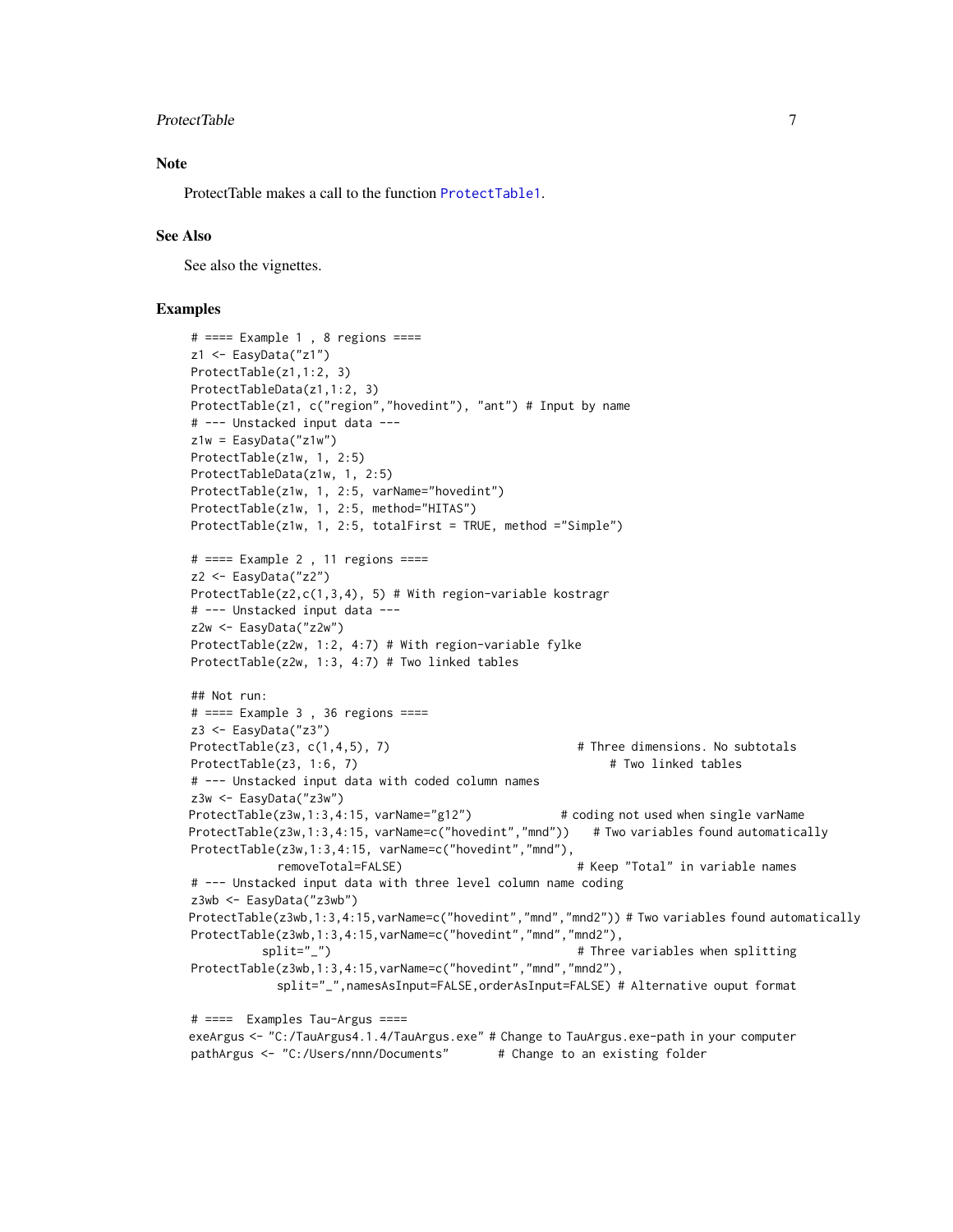```
z1 = EasyData("z1")ProtectTable(z1,1:2,3,method=list(exe=exeArgus, path=pathArgus, typ="tabular", method="OPT"))
ProtectTable(z1,1:2,3,method=list(exe=exeArgus, path=pathArgus, typ="tabular", method="MOD"))
ProtectTable(z1,1:2,3,method=list(exe=exeArgus, path=pathArgus, typ="tabular", method="GH"))
 ProtectTable(z1,1:2,3,maxN=-1,
  method=list(path=pathArgus, exe=exeArgus, method="OPT",
         primSuppRules= list(list(type="freq", n=4, rg=20))))
 z3 <- EasyData("z3")
 ProtectTable(z3,c(1:2,4,5),7,maxN=-1,
   method=list(path=pathArgus, exe=exeArgus, method="OPT",
         primSuppRules=list(list(type="freq", n=4, rg=20))))
# ==== Examples with parameter dimList ====
z2 <- EasyData("z2")
dList <- FindDimLists(z2[-5])
ProtectTable(z2[, c(1,4,5)], 1:2, 3, dimList = dList[c(1,3)])
ProtectTable(z2[, c(1,4,5)], 1:2, 3, dimList = dList[2])
ProtectTable(z2[, c(1,4,5)], 1:2, 3, dimList = DimList2Hrc(dList[c(2,3)]))
## End(Not run)
```
<span id="page-7-1"></span>ProtectTable1 *Easy input interface to sdcTable*

#### **Description**

protectTable or protect\_linked\_tables is run with a data set at the only required input.

#### Usage

```
ProtectTable1(
  data,
  dimVarInd = 1:NCOL(data),
  freqVarInd = NULL,
  protectZeros = TRUE,
 maxN = 3,
 method = "SIMPLEHEURISTIC",
  findLinked = TRUE,total = "Total",addName = FALSE,
  sep = "."removeZeros = FALSE,
  dimList = NULL,
  groupVarInd = NULL,ind1 = NULL,ind2 = NULL,dimDataReturn = FALSE,
```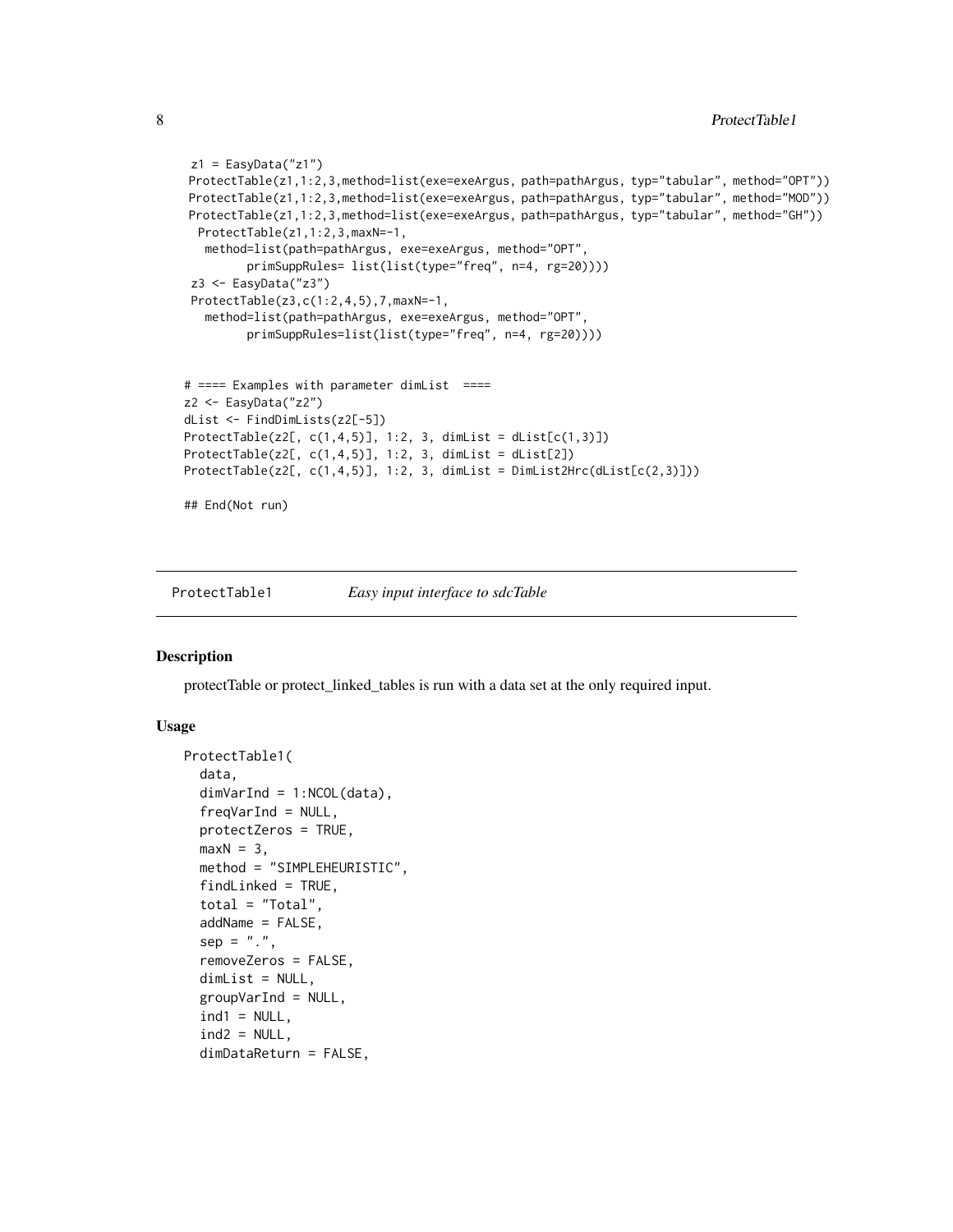#### <span id="page-8-0"></span>ProtectTable1 9

```
IncProgress = IncDefault,
verbose = FALSE,
...
```
#### Arguments

 $\mathcal{L}$ 

| data             | Matrix or data frame                                                                                                                               |
|------------------|----------------------------------------------------------------------------------------------------------------------------------------------------|
| dimVarInd        | Column-indices of the main dimensional variables and additional aggregating<br>variables.                                                          |
| freqVarInd       | Column-indices of a variable holding counts or NULL in the case of micro data.                                                                     |
| protectZeros     | When TRUE empty cells (count=0) is considered sensitive (i.e. same as al-<br>lowZeros in primarySuppression).                                      |
| maxN             | All cells having counts $\leq$ maxN are set as primary suppressed.                                                                                 |
| method           | Parameter "method" in protectTable or protect_linked_tables. Alternatively a<br>list defining parameters for running tau-argus (see ProtectTable). |
| findLinked       | When TRUE, the function may find two linked tables and run protect_linked_tables.                                                                  |
| total            | String used to name totals.                                                                                                                        |
| addName          | When TRUE the variable name is added to the level names, except for variables<br>with most levels.                                                 |
| sep              | A character string to separate when addName apply.                                                                                                 |
| removeZeros      | When TRUE, rows with zero count will be removed from the data.                                                                                     |
| dimList          | See ProtectTable.                                                                                                                                  |
| groupVarInd      | Possible manual specification if list defining the hierarchical variable groups                                                                    |
| ind1             | Coding of table 1 as indices referring to elements of group VarInd                                                                                 |
| ind <sub>2</sub> | Coding of table 2 as indices referring to elements of group VarInd                                                                                 |
| dimDataReturn    | When TRUE a data frame containing the dimVarInd variables is retuned                                                                               |
| IncProgress      | A function to report progress (incProgress in Shiny).                                                                                              |
| verbose          | Parameter sent to protectTable, protect_linked_tables or runArgusBatchFile.                                                                        |
| .                | Further parameters sent to protectTable, protect_linked_tables or createArgus-<br>Input.                                                           |

#### Details

One or two tables are identified automatically and subjected to cell suppression methods in package sdcTable. The tables can alternatively be specified manually by groupVarInd, ind1 and ind2 (see [FindTableGroup](#page-0-0)).

#### Value

Output is a list of three elements.

table1 consists of the following elements: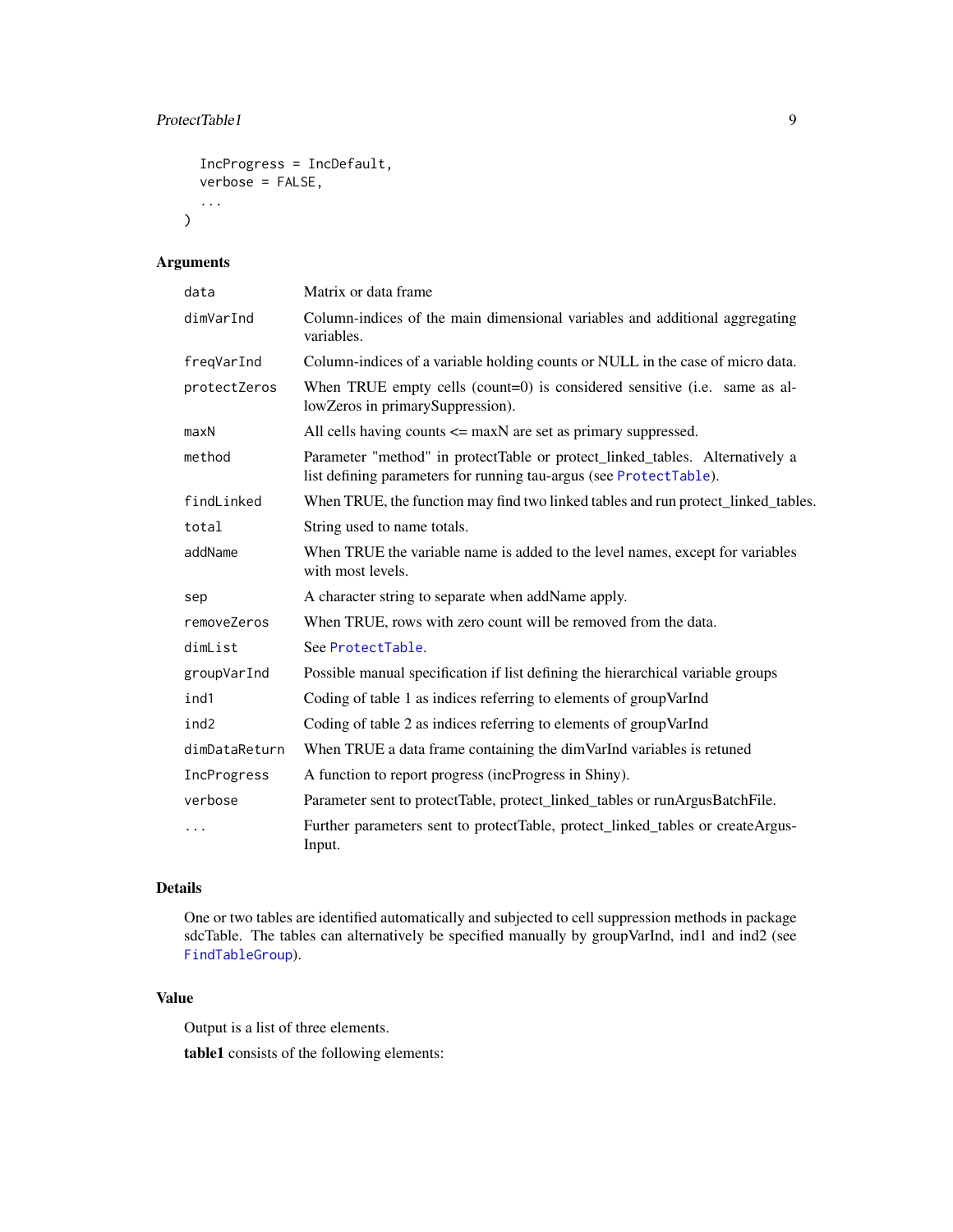<span id="page-9-0"></span>

| secondary | Output from protectTable or first element of output from protect_linked_tables<br>or output from runArgusBatchFile. |
|-----------|---------------------------------------------------------------------------------------------------------------------|
| primary   | Output from primary Suppression.                                                                                    |
| problem   | Output from makeProblem.                                                                                            |
| dimList   | Generated input to makeProblem.                                                                                     |
| ind       | Indices referring to elements of group VarInd in the output element common.                                         |
|           |                                                                                                                     |

table2 consists of elements of the same type as table1 in cases of two linked tables. Otherwise table2 is NULL.

common consists of the following elements:

| commonCells | Input to protect_linked_tables.                                                              |
|-------------|----------------------------------------------------------------------------------------------|
| groupVarInd | List defining the hierarchical variable groups                                               |
| info        | A table summarizing the tables using variable names                                          |
| nLevels     | The number of levels of each variable (only when group VarInd input is NULL)                 |
| dimData     | Data frame containing the dim VarInd variables when dim Data Return=TRUE.<br>Otherwise NULL. |

#### See Also

[ProtectTable](#page-2-1), [HierarchicalGroups](#page-0-0), [FactorLevCorr](#page-0-0), [FindDimLists](#page-0-0), [FindCommonCells](#page-0-0)

#### Examples

```
## Not run:
z2 <- EasyData("z2")
a <- ProtectTable1(z2, c(1, 3, 4), 5)
head(as.data.frame(sdcTable::getInfo(a[[1]][[1]], type = "finalData"))) # The table (not linked)
z3 <- EasyData("z3")
b <- ProtectTable1(z3, 1:6, 7)
head(as.data.frame(sdcTable::getInfo(b[[1]][[1]], type = "finalData"))) # First table
head(as.data.frame(sdcTable::getInfo(b[[2]][[1]], type = "finalData"))) # Second table
## End(Not run)
```
PTgui *Table suppression - Shiny Gui*

#### Description

Run PTgui from the R console or use PTguiApp to make a server application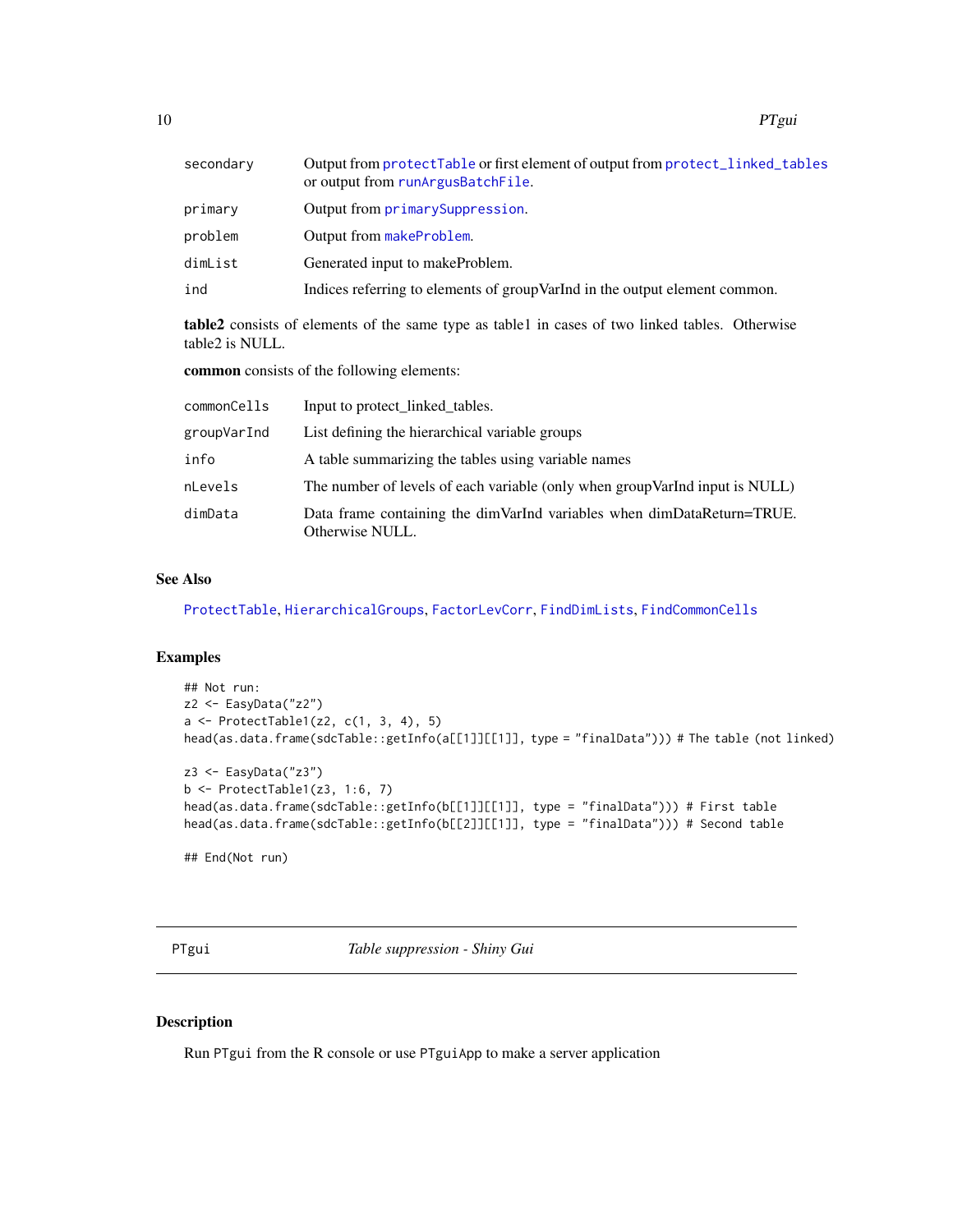#### <span id="page-10-0"></span>PTgui 2008 and 2009 and 2008 and 2009 and 2009 and 2009 and 2009 and 2009 and 2009 and 2009 and 2009 and 2009

#### Usage

```
PTgui(
  data = NULL,
  language = "English",
  exeArgus = NULL,
  pathArgus = getwd(),
  maxNchoices = c(1:10, 12, 15, 20),
  ...
\mathcal{L}PTguiApp(
  language = "English",
  exeArgus = NULL,
  pathArgus = "",maxNchoices = c(1:10, 12, 15, 20),
  ...
\mathcal{L}PTguiNO(
  data = NULL,language = "Norwegian",
  exeArgus = NULL,
  pathArgus = getwd(),
  maxNchoices = c(1:10, 12, 15, 20),
  ...
\mathcal{L}PTguiAppNO(
  language = "Norwegian",
  exeArgus = NULL,
  pathArgus = "",
  maxNchoices = c(1:10, 12, 15, 20),
  ...
\mathcal{L}
```
#### Arguments

| data        | NULL or a data.frame                     |
|-------------|------------------------------------------|
| language    | Menu language, "English" or "Norwegian". |
| exeArgus    | Tau-argus executable                     |
| pathArgus   | Folder for (temporary) tau-argus files   |
| maxNchoices | Choices of maxN                          |
|             | Further parameters sent to ProtectTable  |

#### Value

Output from [ProtectTable](#page-2-1). The output is returned invisibly (via [invisible](#page-0-0)) which means that it is not automatically printed to the console.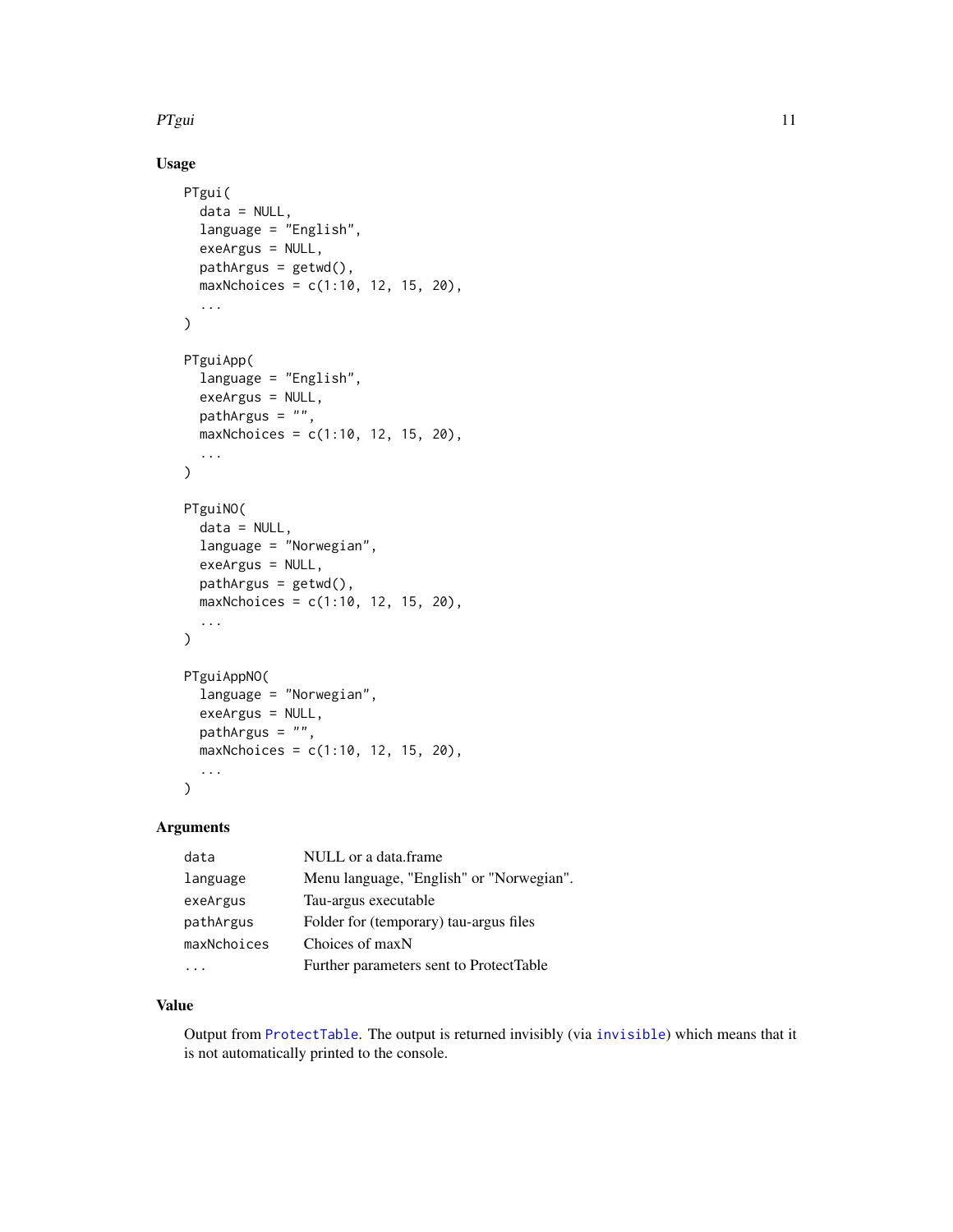#### Note

PTguiApp(): New for server

#### Examples

## Not run:

# Start the gui. PTgui()

# Start Norwegian gui with example data and catch output out <- PTguiNO(data=EasyData("z1w"))

# Note: Change to TauArgus.exe-path in your computer exeArgus <- "C:/TauArgus4.2.0b2/TauArgus.exe"

# Note: Change to an existing folder pathArgus <- "C:/Users/nnn/Documents"

# Start the gui with possibility to run tau-argus. PTgui(exeArgus=exeArgus, pathArgus=pathArgus)

## End(Not run)

<span id="page-11-1"></span>

| PTwrap | Wrapper to ProtectTable() with additional methods (partly experimen- |
|--------|----------------------------------------------------------------------|
|        | tal)                                                                 |

#### Description

Additional values of "method" is possible. Each new method (wrapper method) will make a call to ProtectTable() using a specific parameter setting.

#### Usage

```
PTwrap(
  ...,
 maxN = 3,
 method = "SimpleSingle",
 exeArgus = "C:/Tau/TauArgus.exe",
 pathArgus = getwd(),
  solverArgus = "FREE",
 methodArgus = "OPT",
  rgArgus = 0\mathcal{E}
```
<span id="page-11-0"></span>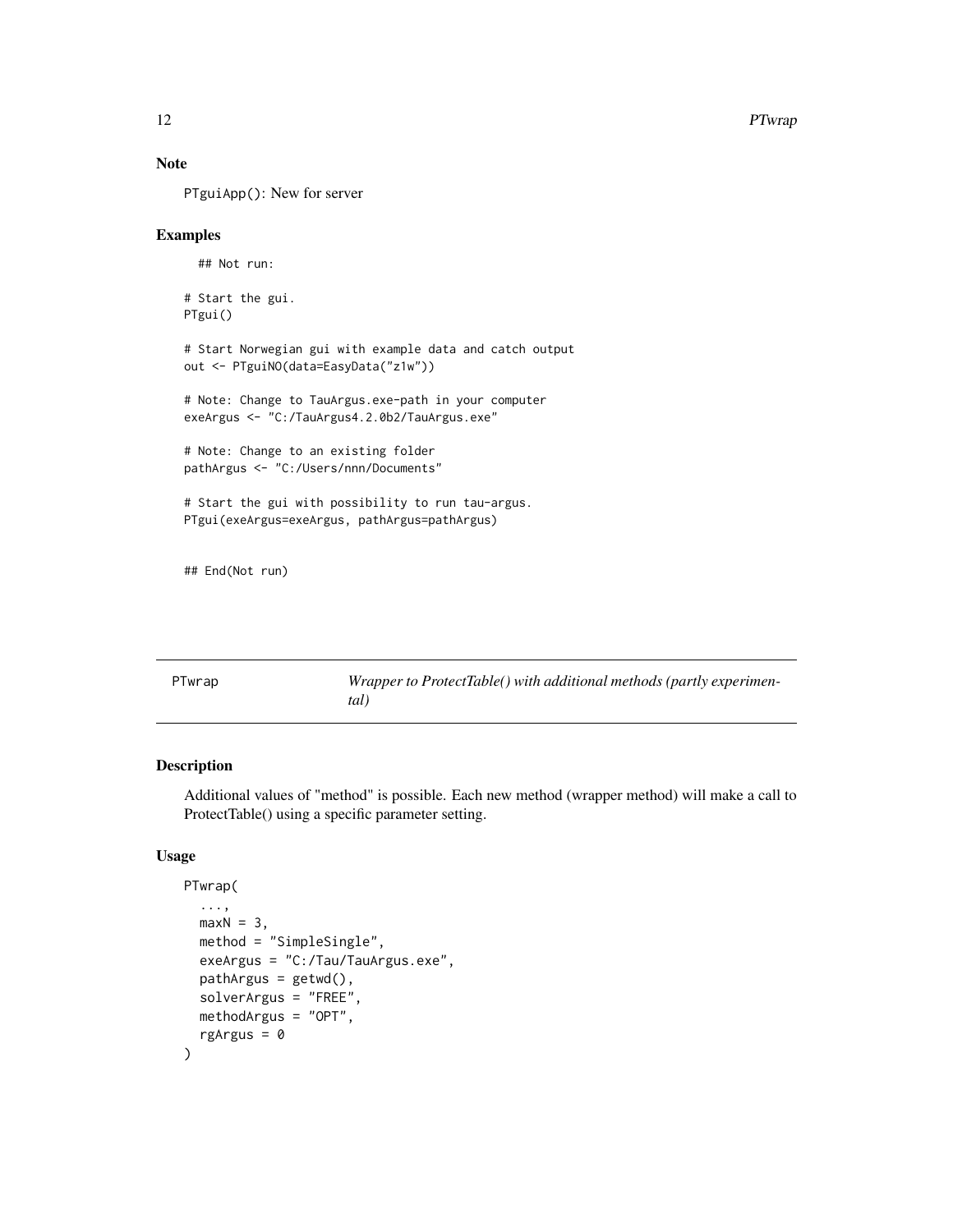#### <span id="page-12-0"></span> $PTxyz$  13

#### **Arguments**

|             | Parameters to ProtectTable                                  |
|-------------|-------------------------------------------------------------|
| maxN        | Parameter to ProtectTable                                   |
| method      | Parameter to ProtectTable or a wrapper method (see details) |
| exeArgus    | Parameter to runArgusBatchFile                              |
| pathArgus   | Parameter to createArgusInput                               |
| solverArgus | Parameter "solver" to createArgusInput                      |
| methodArgus | Parameter "method" to createArgusInput                      |
| rgArgus     | Parameter "rg" in "primSuppRules" in createArgusInput       |

#### Details

The wrapper methods are:

Simple: "SIMPLEHEURISTIC" with detectSingletons=FALSE

SimpleSingle: "SIMPLEHEURISTIC" with detectSingletons=TRUE when protectZeros=FALSE and "SIMPLEHEURISTIC" with threshold=1 (can be overridden by input) when protectZeros=TRUE

SimpleSingleOld: "SIMPLEHEURISTIC" with detectSingletons=TRUE

TauArgus: Tau-argus will be run according to the settings of the other input parameters.

Using rgArgus=0 is equivalent to calling ProtectTable() with method = list(exe=exeArgus,typ="tabular",path=pathArgus, solver=solverArgus,method=methodArgus)))

Other values of rgArgus is equivalent to calling ProtectTable() with method = list(exe=exeArgus,typ="microdata",path=pathArgus, solver=solverArgus,method=methodArgus, primSuppRules=list(list(type="freq",n=maxN+1,rg=rgArgus )))))

TauArgusOPT: As "TauArgus" with methodArgus="OPT"

TauArgusMOD: As "TauArgus" with methodArgus="MOD"

TauArgusGH: As "TauArgus" with methodArgus="GH"

#### Value

See [ProtectTable](#page-2-1)

PTxyz *ProtectTable with output ready for SuppressDec in package RegSDC*

#### Description

Assuming correct suppression, suppressed values become decimal numbers (not whole numbers) instead of missing.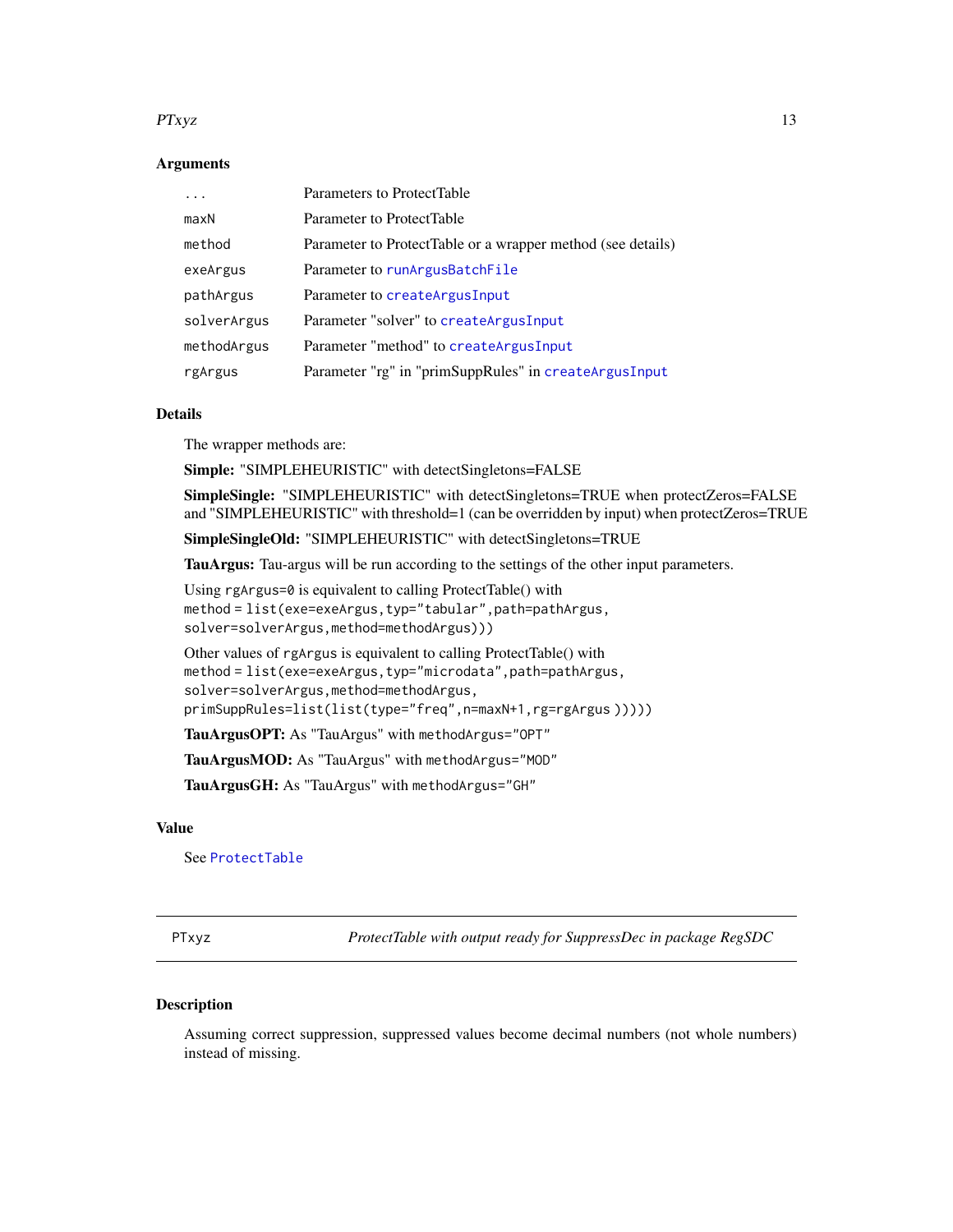#### <span id="page-13-0"></span>Usage

PTxyz(data, dimVar, freqVar, ...)

#### Arguments

| data     | data frame                                                                               |
|----------|------------------------------------------------------------------------------------------|
| dimVar   | The main dimensional variables and additional aggregating variables (name or<br>number). |
| fregVar  | Variable(s) holding counts (name or number).                                             |
| $\ddots$ | Further parameters sent to ProtectTable                                                  |

#### Details

Within this r package this function will be used for testing

#### Value

List of three matrices ready as input to SuppressDec

| $\mathsf{x}$ | Sparse dummy matrix where the dimensions match z and y. |
|--------------|---------------------------------------------------------|
|              | Frequencies to be published with suppressed as NA.      |
| - V          | Inner cell frequencies.                                 |

#### Author(s)

Øyvind Langsrud

#### Examples

```
# Same examples as in ProtectTable
a1 <- PTxyz(EasyData("z1"), c("region","hovedint") ,"ant")
a2 <- PTxyz(EasyData("z2"), c(1,3,4),5)
if (require(RegSDC)) { # RegSDCdata and SuppressDec
  # Same data as in RegSDCdata examples (and in paper)
  data7 <- RegSDCdata("sec7data")
  data7 <- data7[!is.na(data7$y), 1:3]
  data7
  # Generate x, y, z similar to xAll, y, zAllSupp in RegSDCdata examples
  # But different suppressed cells and z ordered differently
  a \leq PTxyz(data7, 1:2, 3, maxN = 3, method = "HITAS")
  a
  # Suppressed inner cells as decimal numbers
  yDec <- SuppressDec(a$x, a$z, a$y, rmse = 1)
  yDec
  # All cells as decimal numbers
```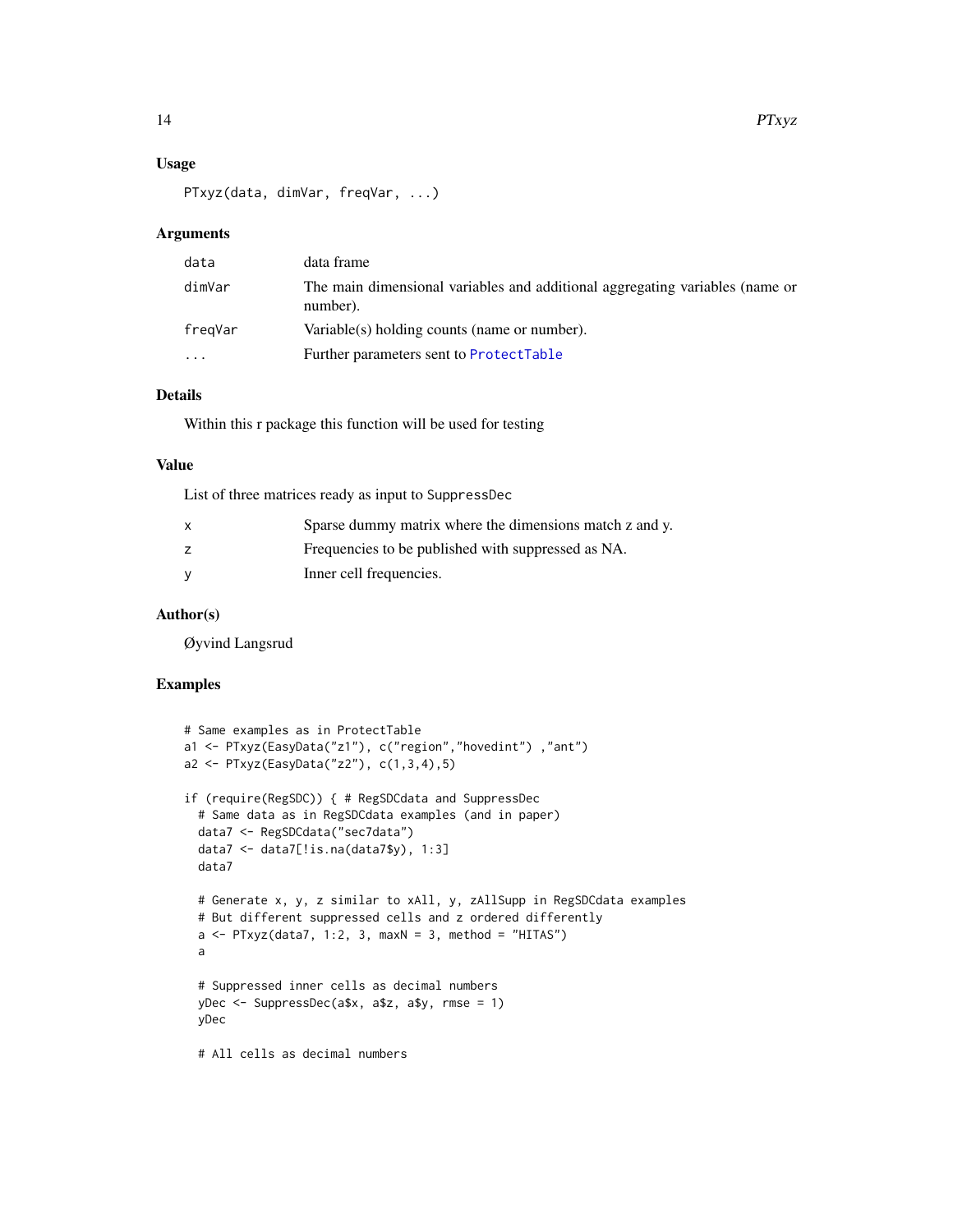#### $PTxyz$  15

```
cbind(a$z, t(a$x) %*% cbind(a$y, yDec))
  # As ProtectTable example
  z1 <- EasyData("z1")
  a <- PTxyz(z1, c("region", "hovedint"), "ant")
  # Inner cells as decimal numbers. 3 replicates.
  yDec <- SuppressDec(a$x, a$z, a$y, nRep = 3)
  yDec
  # All cells with 3 replicates.
  cbind(a$z, t(a$x) %*% cbind(a$y, yDec))
}
## Not run:
if (require(RegSDC)) {
  # An example involving two linked tables.
  # It is demonstrated that the SIMPLEHEURISTIC approach to suppression is not safe.
  # That is, perfect fit (whole numbers) for some suppressed cells.
  a <- PTxyz(EasyData("z3"), 1:5, 7, method = "SIMPLEHEURISTIC", protectZeros= FALSE)
 cbind(a$z, t(a$x) %*% cbind(a$y, SuppressDec(a$x, a$z, rmse=pi/3, nRep=3)))[which(is.na(a$z)), ]
}
## End(Not run)
```